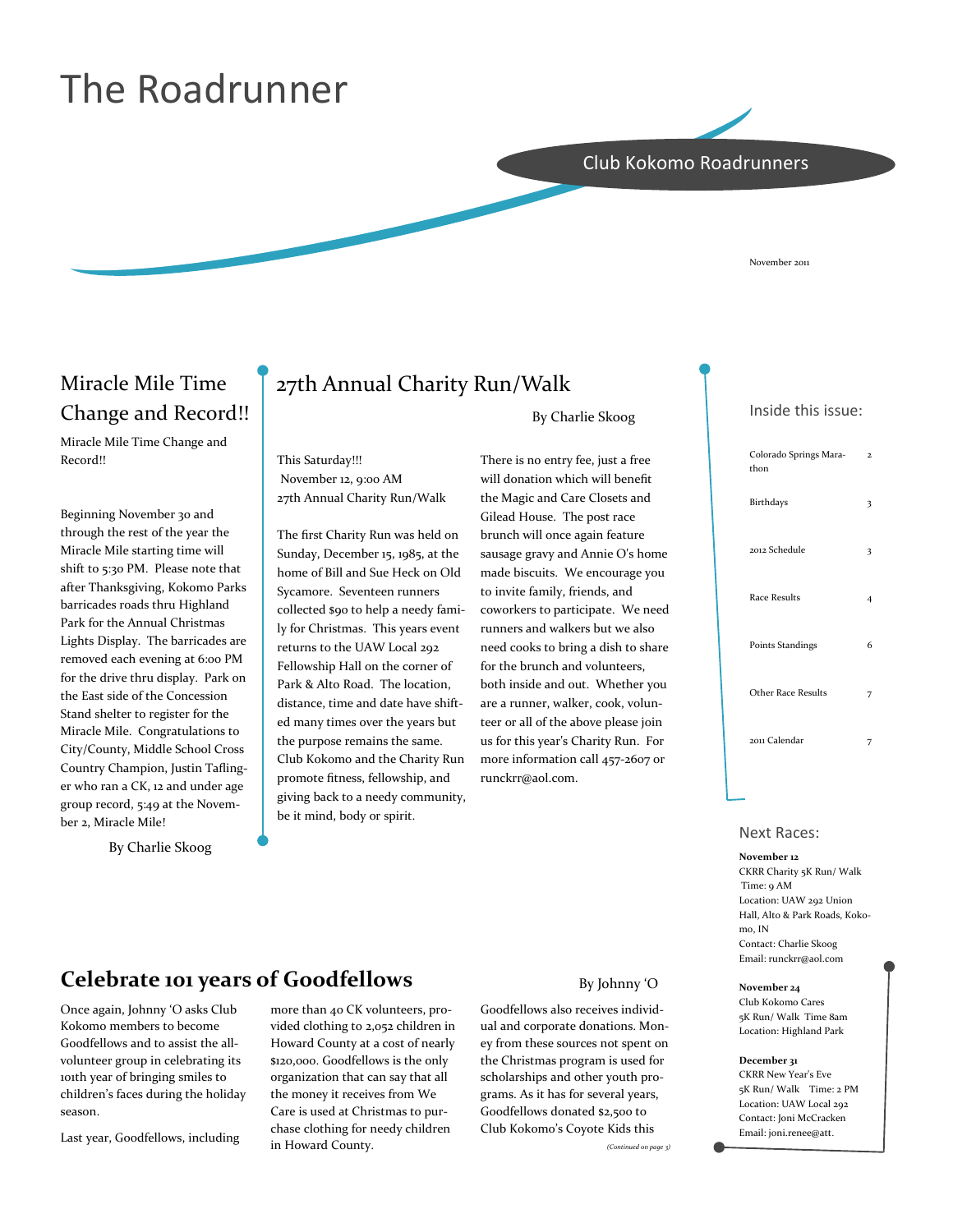### Colorado Springs Marathon



We were long overdue for a marathon trip after our injuries from the double marathons in a weekend in April 2010 with Brian and Patti. We had finally recovered and began running again in March. We really had not trained for a mara‐ thon, but we had done a half marathon in the spring and one other long run. Scott Colford and Amy Black said they would love to join us! Brian and Patti were not able to take a week off to go west. Our new son-in-law that many of you may know, Jarred Hall decided he would run it too. It would be his first marathon ever! (He also had not trained for it. He, however, is young and fit.) We chose Colorado Springs because that is where Jarred and Mindy live as he is stationed at Fort Carson Army base. Even Scott said he really hadn't trained for a marathon but Colorado sounded like a GREAT road trip in our newly acquired motorhome.

We loaded up our home on wheels and hit the road at 11:00 a.m on a Friday. To make a "Tetrault road trip" complete, we had a flat tire before we got to Tipton! The good news is, it was one of the double rear tires. We were able to drive into Tipton and get it fixed. The gentleman at Tipton Co Tire & Auto Service took EXCELLENT care of us! He got us back on the road with four new tires so that wouldn't happen again. (The motorhome had been "resting" in Ray's mom's barn for about 5 years. We were a little concerned about tire rot.) At about 2:00pm Friday we headed west.

We had a wonderful trip until Scott drove and it began to rain even though the forecast had been for sunny skies for the trip. Oh, and the driver wind‐ shield wiper was in need of replacement. Scott had a couple of inches where he could see the road clearly. That's what makes road trips an adventure. We arrived safe and sound in Colorado Springs on Satur‐ day to park in Mindy and Jarred's apartment parking lot until we found a campground nearby.

We spent a beautiful sunny Sunday driving up Pike's Peak...14,110 feet up! What a drive! It was spectacular! We did realize the altitude was beginning to bother us with shortness of breath, nausea, and poor Scott got a KILLER headache.

Our race was on Monday, Labor Day, and it started at 6:30 a.m. in Palmer Lake State Park…in the dark, with no lights. Mindy drove us to the park, but it was SO cold with a very strong wind. I stood in line in the dark, waiting to use a port‐o‐pot and wondered what was taking so long. Then I heard there was only 1 pot unlocked! There were a dozen pots set up! This was not going to be good…They assured us the man with the key would be there soon. The man with the key did arrive about 20 minutes before the race began and then it was a bit chaotic. Thankfully while I waited in line for the second time we got some good news from a local. He said the wind would die down quickly when the sun came up and it was going to be a beautiful day! When we came out of the port-o-pots the race had started! We ran to the start and just started a little late. The trail began at 7000 feet and went downhill! It was all run on soft, dirt trails that combined several trails in the area to get us our 26.2 miles into Colorado Springs for the finish. The mara‐ thon was called the "2011 American Discovery Trail Marathon". It was truly AWESOME, and we highly recommend it for a Colorado marathon if you need one! It was beautiful, with Pike's Peak in view almost all of the race. The altitude did affect all of us, except Jarred, because he's been living

there for a while. You could tell it was more difficult to get a deep breath. Ray and I just ran a leisurely pace so we could enjoy the view, get the state in by running it in 6 hours, and not die trying. It turned out to be a warm day, but the air was dry and that made the heat bearable.

Scott had a GREAT race, finishing 3rd overall in 2:50:17, and also the 1st Master runner! He also set a course record for a master! He won \$100.00. It was a GREAT day! Jarred did a great job, even though he said he started out too fast. He finished in 3:52:56! We were so proud of him! Ray and I finished in 6:00 (actually a little less than that, but it wasn't

chip timing and we got that late start –lol). We were all very glad to have completed the marathon!

We spent the rest of the week sightseeing in Colorado Springs, which was fantastic! There was too much to see in just one week! Another highlight was a trip to the "Incline". That is a mile path straight up Pike's Peak! (see pic) Scott took the challenge and completed the climb in 27 minutes! Ray walked about half way up and took pictures for me, and Amy and I just got a "feel for the in‐ cline" and met the guys at the car.



We highly recommend the marathon, but take a week to enjoy the sights in the area!

### Club Kokomo October Meeting

Club Kokomo meeting  $Oct$  10, 2011 YMCA 6PM

- 1. Welcome by President Rebekah Monroe
- 2. Prayer by Charlie Skoog
- 3. Brief financial report by Treasurer Mark Shorter

4. Nickel Plate Trail run 8K has been changed to the last Sunday of October 2011 due to race director Brian Reinhardt's work schedule.

5. Discussion of 2012 Club Kokomo race calen‐

dar. The Sam Costa race and the CK Nickel Plate Trail Run have been dropped from the calendar. The Steps to Recovery 3m race in September and the HESP run in September or October were added. It was decided to leave the Kokomo Symphony Run on the schedule. Members are reminded that they can get 20 points for one half‐marathon during the year as long as they inform the editor. With all the races scheduled in October, it was unnecessary to continue to have the Nickel Plate Trail Run. 6. New Business‐Rebekah distributed a pro‐

posed Girls Night Out Plan for 2012. Charity Run director Charlie Skoog suggested we continue to distribute the Charity Run money to the Care Closet, the Magic Closet, adn the Gilead House as we have done in the past. 7. Meeting adjourned at 7PM

Those attending were Joe and Anna Rangel, Rebekah Monroe, Charlie Skoog, Patty Weitzel, and Mark Shorter.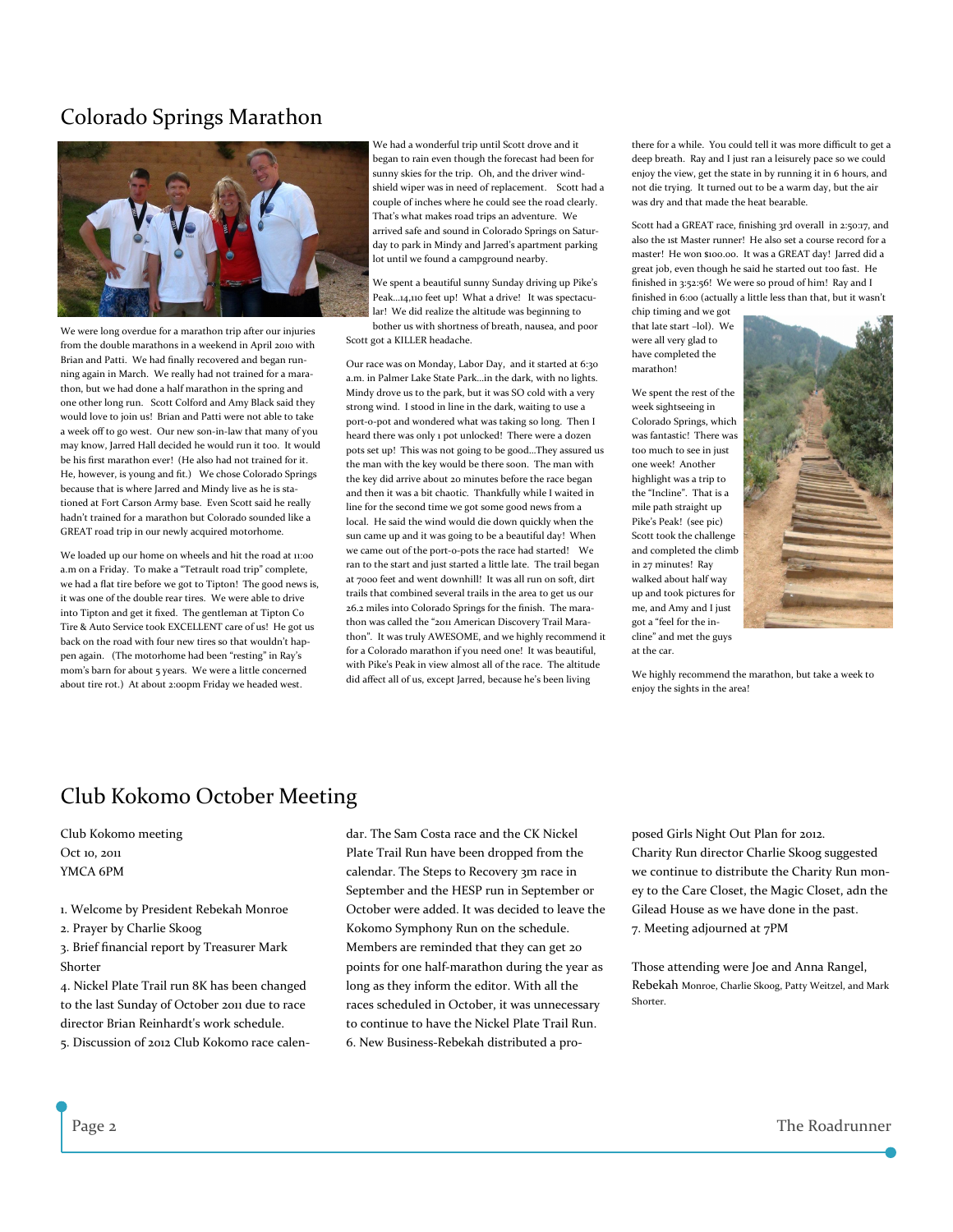### 2012 Race schedule—Note:

### Dates are tentative at this time

| 26-Feb                      | CK Awards 2PM                      |  |  |
|-----------------------------|------------------------------------|--|--|
| 03-Mar                      | Norris Insurance 5K Amboy-C        |  |  |
| 10-Mar                      | Old Ben 5K Kokomo-C                |  |  |
| 07-Apr                      | Ultimate 10,5,5-Logansport         |  |  |
| 21-Apr                      | Race for Cure-Indy                 |  |  |
| 28-Apr                      | Bona Vista 5K                      |  |  |
| 12-May                      | Norris Insurance 4m Kokomo         |  |  |
| 26-May                      | Kokomo Symphony 5K<br>7            |  |  |
| o2-Jun                      | Trojan Trot 5K Sharpsville         |  |  |
| o7-Jun                      | Coyote Kids-1                      |  |  |
| o9-Jun                      | Norris Insurance 5m,5k Greentown   |  |  |
| 14-Jun                      | Coyote Kids-2                      |  |  |
| 16-Jun                      | Relay for Life Kokomo Day 2        |  |  |
| 21-Jun                      | Coyote Kids-3                      |  |  |
| 23-Jun                      | 12-hour relay Non Ckrr Points race |  |  |
| 28-Jun                      | Coyote Kids-                       |  |  |
| 30-Jun                      | Haynes 4,3,1 Kokomo                |  |  |
| 30-Jun                      | Haynes kids Track                  |  |  |
| o5-Jul                      | Coyote Kids 5                      |  |  |
| 12-Jul                      | Coyote Kids-6                      |  |  |
| 14-Jul                      | Race for Grace Logansport          |  |  |
| 19-Jul                      | Coyote kids-Rain day if needed     |  |  |
| 21-Jul                      | Panther Prowl                      |  |  |
| 27-Jul                      | Coyote Kids Awards                 |  |  |
| 04-Aug                      | Norris Insurance 5k Converse       |  |  |
| 18-Aug                      | Cam Race for Shelter               |  |  |
| 01-Sep                      | Steps to Recovery 3m run & walk    |  |  |
| 15-Sep                      | 5th GNO 6P                         |  |  |
| 22-Sep                      | Bee Bumble 10K, 5K Burnettsvill    |  |  |
| 29-Sep                      | HESP event ???? Or Oct 20          |  |  |
| o6-Oct                      | Cole Porter 15K 5k Peru 9AM        |  |  |
| 13-Oct                      | Champaign Shores 5K                |  |  |
| 20-Oct                      | Hesp event or Sept 29              |  |  |
| $27$ -Oct                   | Jackolantern Ymca-Kokomo 5K        |  |  |
| 10-Nov                      | CK Charity Run 9AM                 |  |  |
| 22-Nov                      | CK Cares Run 8AM                   |  |  |
| 31-Dec-12 New Yr Eve 5K 2PM |                                    |  |  |

### November Birthdays

11‐1 Nate Williams 11‐2 Rich Bradshaw 11‐2 Kaylie Forgrave 11‐2 Kathy Murdoch 11‐6 Doug Mankell 11‐7 Scott Colford 11‐7 Tom Miklik 11‐7 Lindsey Thompson 11‐8 John Mohr 11‐9 Ann Bradshaw 11‐9 Anh Lee

### Continued — Goodfellows

#### year.

 Goodfellows is the oldest Christmas gift program in Howard County. It was started by Kokomo Tribune employees in 1911. The pro‐ gram now is a not‐for‐profit organization that is directed by a community‐based volun‐ teer board of directors. There are no paid staff positions.

 Jean Lushin, Cen‐ ter Township Trustee, has been the Goodfellows' unpaid volunteer director for 31 years. Johnny 'O has been associated with Goodfellows for 41 years. He is president of its board of directors.

 Johnny 'O is proud that fellow CK member Dave White joined him on the board in 2005, and that CK's Charlie Skoog received Good‐ fellows' 2008 Volunteer of the Year Award.

 Charlie and Dave have led the charge the last six years in recruiting CK members for Goodfellows. CK Goodfellows help register families in November and use hand‐held scanners to total dollar amounts before appli‐ cants go through the cash register lines at Meijer's in December.

Registration will be Nov. 28 ‐ Dec. 2 (Monday through Friday) from 9 a.m. to 3 p.m. at 1401 N. Washington St. (former Marsh store). To receive assistance, families must meet Goodfellows eligi‐ bility requirements, which include gross income of the entire household not to ex‐ ceed 150 percent of the Feder‐ al Poverty guideline. Appli‐ cants are interviewed by volunteers when they sign‐up for assistance and their appli‐ cations are investigated to insure that only the truly needy receive help.

If you can help with registra‐ tion, even for an hour, contact Connie at the Center Township Trustee office (452‐ 8259). Local restaurants are donating lunch for volun‐ teers.

Approved families receive vouchers for clothing. Par‐

ents will redeem the vouchers at Meijers from 6 p.m. to 9 p.m. Dec. 11‐15. Recipients are assigned a specific day to shop with the number of shoppers each session based on the total number ap‐ proved for assistance. Last year, about 200 families shopped each night.

Club Kokomo, Kokomo Fire‐ fighters, the Kokomo Trib‐ une, and the Marine Corps League helped during regis‐ tration and shopping last year. Johnny 'O asks Club Kokomo to help recipients shop Dec. 11 (Sunday) and Dec. 13 (Tuesday). The dates are designated as Club Koko‐ mo volunteer dates; however, you can help on any date.

It is easy to become a Good‐ fellow: just contact Johnny '0 at home (765) 438‐9545, or email at john\_wiles\_150@comcast.net You also can email Charlie at runckrr@aol.com or call

Dave at 765‐437‐8576.

11‐9 Monica Mathew 11‐10 Brian Allen 11‐10 Lisa Birkhimer 11‐10 Tom McKinley 11‐11 Andrew Barker 11‐11 Riley Case 11‐13 Angie Bowman 11‐14 Terry Jones 11‐14 Travis Sheets 11‐15 Paul Sanders 11‐16 Kevin Campbell 11‐16 Randy Rogers 11‐18 Stan Shuey 11‐19 Alicia Ancil 11‐20 John Peters 11‐21 Diana Brown 11‐25 Bill Barnett 11‐25 Justine Eads 11‐26 Ed Oliphant 11‐27 Erica Jones 11‐28 Dan Coughlin 11‐28 Vanessa Lorenz 11‐28 Sherry Stoneking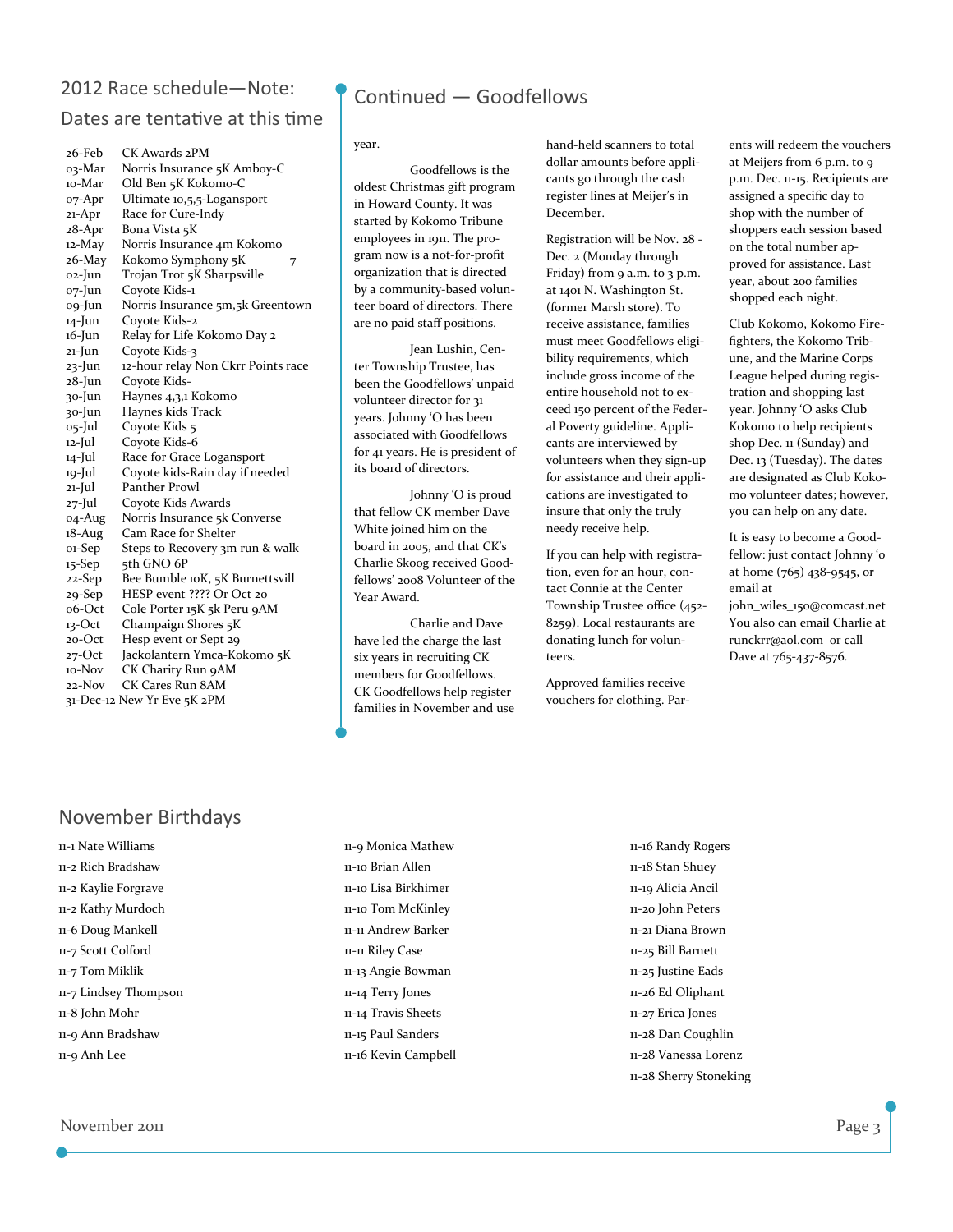### Race Results

#### Cole Porter Festival Races Saturday, 10/01/2011 Peru, IN

#### 15K Run

1: Cody Siblisk 51:13 2: Scott Colford 54:27 3: Parker Jones 55:06 4: Matt York 56:20 5: Maggie Young 1:02:05 1st Fe‐ male 6: Heather Weber 1:02:31 7: Jeff Creager 1:03:01 8: Sam Williamson 1:05:43 9: Vernie Criswell 1:05:44 10: Ron Moore 1:06:34 11: Lance Gallahan 1:06:48 12: Chuck Bellar 1:08:32 13: Carl Scott 1:08:32 14: Aaron Kirk 1:09:31 15: Paul Sanders 1:09:54 16: Jeff Cardwell 1:11:53 17: Holly Ward 1:12:05 18: Jon Hullinger 1:12:41 19: Eric Matthew 1:12:52 20: Jared Nelson 1:14:01 21: Mike Chovonec 1:14:14 22: Dale Cross 1:16:02 23: James Sisco 1:16:44 24: Scott Gabriel 1:17:54 25: Kevin Spangler 1:18:09 26: Cindy Stone 1:18:17 27: Earl Strong 1:18:25 28: Rosellen Connolly 1:18:56 29: Mike Deardorff 1:19:00 30: Joe Rangel 1:19:15 31: Becky Wade 1:20:31 32: Tami Moore 1:20:33 33: Richard Keller 1:22:06 34: Terry Jones 1:22:42 35: Kelly Mize 1:22:53 36: Ron Metz 1:22:54 37: Joseph Kinney 1:23:25 38: Anna Rangel 1:23:56 39: Mick Eberle 1:24:08 40: Jim Benvenuto 1:25:30 41: David Reinagle 1:25:33 42: Judi Adams 1:26:41 43: Kasey Potts 1:27:06 44: Kim Anderson 1:28:07 45: Jeff Saylor 1:28:08 46: Greg Sullivan 1:30:51 47: Erika Jones 1:31:48 48: Kelly Grube 1:31:50 49: Darcie York 1:31:55 50: Diana Berich‐Henry 1:33:15 51: Timothy Potts 1:34:31 52: Debbie See 1:34:49 53: Barbara Scrogham 1:37:00 54: Dana Budd 1:43:26 55: Lori Schuler 1:44:04 56: Gregory Townsend 1:46:56 57: Jeannie Townsend 1:47:51 58: Amanda Flick 1:53:50

1: Kory Kennedy 16:32 2: Clifford Lane 19:59 3: Michelle Taylor 20:16 1st Female 4: Ben Barnett 20:55 5: Gary Callahan 21:15 6: Jeff Rush 21:27 7: Rick Delaney 21:52 8: Sam Grant 22:29 9: Joe McMillan 22:46 10: Greg Sipe 23:23 11: Chris Edgington 23:36 12: Keith McAndrews 23:46 13: Mark Shorter 23:51 14: Lori Working 24:01 15: Jamie Laycock 24:03 16: James Longwith 24:08 17: Kyle Armstrong 24:10 18: Maranda Sanderson 24:11 19: Michael Graham 24:15 20: Wayne Otto 24:24 21: Mike Daugherty 24:38 22: Ken Swinehart 24:59 23: TA Weber 25:18 24: Mike Schoenradt 25:31 25: Vernon Keller 25:36 26: Lisa Frank 25:42 27: John Peters 25:54 28: Cara McKellar 26:03 29: Kelly Sisk 26:12 30: Kennedy Rife 26:32 31: Rick Smith 26:55 32: Grant McMillan 27:20 33: Dayne Hill 27:27 34: Christian Smith 28:04 35: Stefan Watkins 28:06 36: Rudy Suryantoro 28:33 37: Michael Kuepper 29:40 38: Scott Deyoe 29:12 39: Doug mankell 29:14 40: Bernadette Lane 29:16 41: Paul Frank 29:22 42: Laura Cook 29:43 43: Christi Grossnickle 29:52 44: David Hook 30:14 45: Jesse Carson 30:16 46: Ricke Stucker 30:21 47: Bradyn York 31:02 48: Indii Neo jones 31:13 49: Devin Foreman 31:29 50: Elizabeth Rester 31:37 51: Vicki Smith 31:41 52: Jammie Jones 31:43 53: Carrie Gallahan 31:43 54: Ann Hubbard 31:44 55: Maria Ponce 31:52 56: John Crowe 31:54 57: Tricia Crowe 31:54 58: Robin Cole 31:59 59: Neil Stalker 32:05 60: Bruce Savage 32:07 61: Brian Arwood 32:11 62: Disqualified 63: Kelly Stillings 32:56 64: Rose Clem 33:04 65: Barb Bowers 33:29

66: Casey Hill 33:35

67: Cory West 33:53 68: Chad Resler 33:55 69: Shelby McManus 33:55 70: Richard Miller 34:27 71: Lewis 35:31 72: Unknown Runner 35:41 73: Linda Scott 35:46 74: Angel York 35:46 75: Emily Foreman 36:04 76: Jazzmyan Bayless 36:07 77: Mike Steele 36:49 78: April Montgomery 43:08 79: Beth Chaney 43:56 80: Kathleen Bagwell 45:59 81: Jerry Leach 46:00 82: Carol Savage 46:05 83: Sue Keller 47:18

5K Walk 1: Vince Lorenz 26:15 2: Mary Miller 30:59 1st Female 3: Rick Spencer 35:45 4: Kurt Krauskopt 35:55 5: Don Hurd 37:03 6: Richard Kirkhof 37:53 7: Sandy Miller 38:06 8: Ingrid Kuepper 38:20 9: Lisa Wofgang 38:27 10: Toney Lorenz 38:45 11: Dan Metz 38:49 12: Cathy Click 38:50 13: Jill Eberle 39:02 14: Jill Babcock 39:21 15: Kathy Snyder 39:36 16: Raye Jean Swinehart 40:02 17: Jane Inman 40:03 18: Peggy Overmeyer 40:40 19: Christine Williamson 40:52 20: Gwynne Scott 41:09 21: Tina Scott 41:09 22: Diana Harmon 41:36 23: Cindy Ecklebarger 41:45 24: Dorann Nation 42:08 25: Robin Micheal 42:22 26: Dana Jelenek 42:25 27: Linda McCoy 42:37 28: Meredith Wagner 42:39 29: Angela Lorenz 43:09 30: Jean Heflin 43:18 31: Mary Lou Rutherford 43:42 32: Emily DuVall 43:55 33: Wally Woodhams 43:59 34: Stacey Harvey 44:43 35: Mary Anna Cozine 44:51 36: Cindy Morehead 44:54 37: Daniel Edwards 44:54 38: Risa Krauskopt 45:31 39: Laura Rush 46:30 40: Mike Judson 47:42 41: Bob McBride 48:19 42: Holly Hurlburt 48:19 43: Mary Lou Betzner 49:22 44: Shanna White 49:31 45: Holly Ragan 49:31 46: Cole Kucholick 49:38 47: Paula Kucholick 49:38

48: Rita Cingaman 50:20 49: Andrea Harris 40:39 50: Mary Milroy 51:05 51: Judy Ingleheam 52:29 52: Angela Storch 53:34 53: Dan Coughlin 54:06 54: Diana Brown 54:06

#### Runnin' the Shores 5K Run Walk

Saturday, October 08, 2011 Kokomo, IN

#### 5K Run

1: Kory Kennedy 17:39 2: Parker Jones 17:50 3: Tallis Bowers 18:13 4: Matt York 18:30 5: Bob Atkins 20:05 6: Heather Weber 20:18 1st Fe‐ male 7: Scott Riggle 20:30 8: Ron Moore 20:34 9: Gary Callahan 21:17 10: Cody Young 21:39 11: Jacob B. Davis 21:41 12: Heath A. Spence 22:34 13: Carly Jones 22:41 14: Doug Nunan 22:58 15: Corey Menning 23:41 16: Paul Wyman 23:52 17: Brian Bailey 23:59 18: Kelly Wright 24:19 19: Dave Mobley 24:23 20: Earl Strong 24:55 21: Mark Shorter 25:05 22: Emma Bailey 25:25 23: Michael Graham 25:31 24: Cindy Stone 25:35 25: Kenneth Swinehart 25:37 26: Terry Jones 25:41 27: Amy McKittrick 25:47 28: Cara McKellar 25:50 29: TA Weber 26:09 30: Tami Moore 26:20 31: Joe Rangel 26:24 32: Heather Shrock 26:25 33: David Reinagle 26:36 34: Ray Tetrault 26:46 35: Anthony Bath 26:53 36: Casey Lechner 27:29 37: Anna Rangel 27:31 38: Sherrie Alexander 27:51 39: Stephan Lawler 28:10 40: Tarin Serra 28:14 41: Michelle Jackson 28:14 42: Carol Sheridan 28:25 43: Marielena Dean 28:47 44: Alice Bowers 28:53 45: Jeremy McKittrick 29:04 46: Thomas Crocker 29:25 47: Marla O'Dell 29:31 48: Scott Deyoe 29:46 49: Noah Cardwell 29:47 50: Jeff Cardwell 29:49 51: Meriah Green‐Wright 29:58 53: Ogla Crocker 30:15 54: Adriene Riggle 30:25 55: Laura Cook 30:50 56: Brigette Gaskins 30:52 57: Nicole Crocker 30:53 58: Kelsey Metz 30:54 59: Bill Menges 30:57 60: Gregory Townsend 30:58 61: Cindy McClure 31:16 62: Heidi Vint 31:18 63: Vanessa Scott 31:20 64: Brayden York 31:21 65: Patrick Bath 31:32 66: Tim Bath 31:32 67: Debbi Green‐Clark 31:45 68: Jennifer VanHorn 31:45 69: Ricke Stucker 31:51 70: Joyce Pennycoff 32:07 71: Layne Moulder 32:40 72: Tina Kelley 32:51 73: Sarah Spitler 33:34 74: Robin Cole 33:54 75: Kirsten Bryan 34:34 76: Ashtyn Hughes 34:37 77: Sheila Bailey 34:38 78: Brandy McKibben 35:29 79: Dee Young 35:35 80: Karalee Graves 35:39 81: Patti Host 36:01 82: Lisa Metz 36:02 83: Charlie Skoog 36:37 84: Laura Heflin 37:23 85: Max Garro 37:34 86: Sophia Wyman 37:36 87: Will Baxter 37:37 88: Elizabeth Brown 37:44 89: Robert Cupp 38:26 90: Grace Hubbard 38:31 91: Paula Hubbard 38:32 92: Amber Longwith 38:38 93: Desiree Hughes 39:31 94: Charles Johnson 39:36 95: Madyson Baxter 42:44 96: John Paul Wyman 42:54 97: Natalie Despinoy 46:47 98: Judy Despinoy 46:52 99: Catherine Bath 59:36 5K Walk

52: Sofia Taskey 30:01

1: Mary Miller 32:16 1st Female 2: Rick Spencer 37:29 3: Toney Lorenz 38:07 4: Jim Gross 40:21 5: Jane Inman 42:59 6: Steve Inman 43:00 7: Beth Chaney 44:55 8: Jean Heflin 45:20 9: Jolee Green 45:20 10: Angela Lorenz 45:48 11: Mary Lou Rutherford 45:49 12: Elizabeth Bath 46:02 13: Stephen Kiley 46:51 14: Deb Cardwell 48:58 15: Michael Moriarity 49:18

(Continued on page 5)

Page 4 The Roadrunner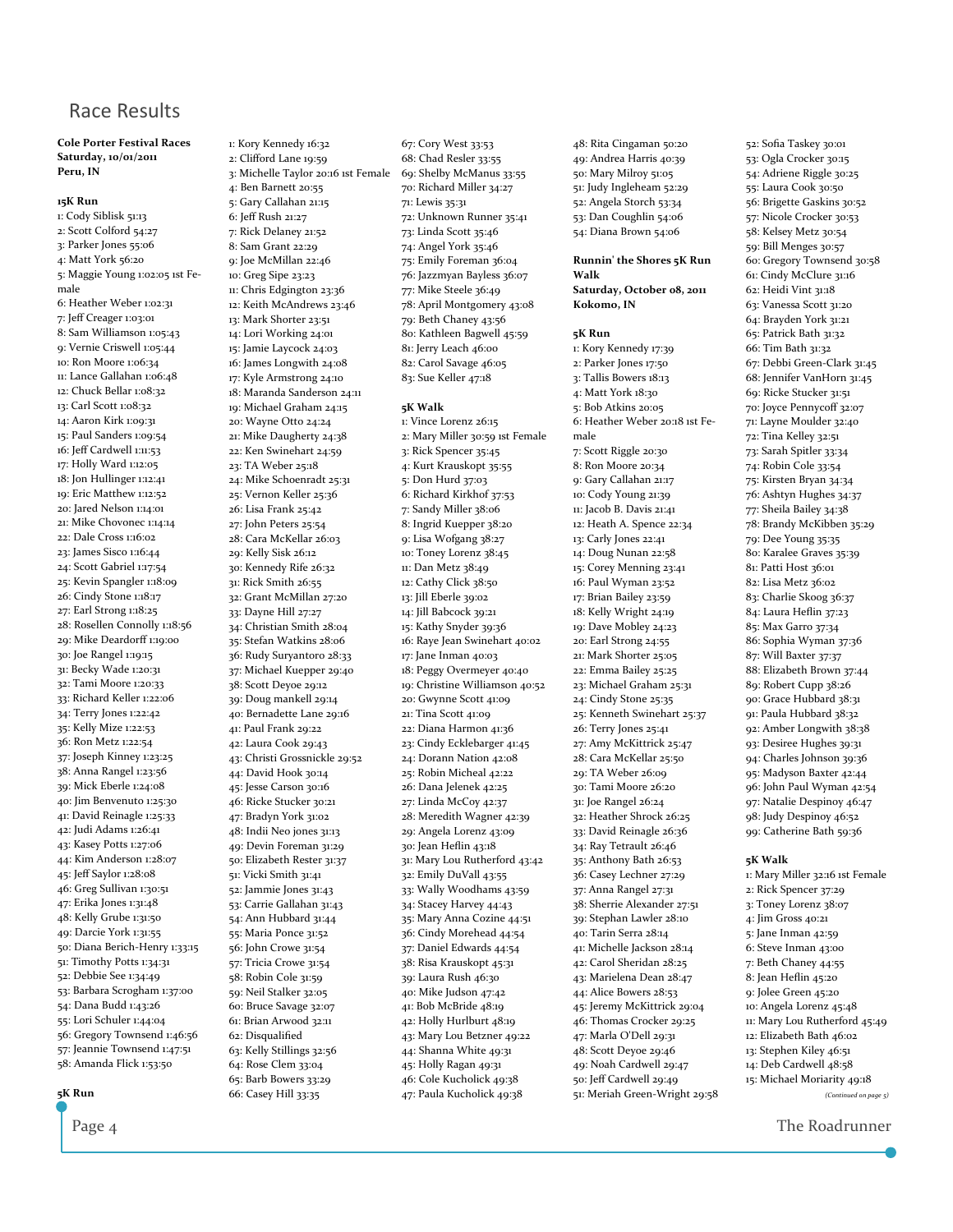### Race Results Continued

16: Jamie Moriarity 49:18 17: Ruth Smith 50:02 18: Abby Moriarity 50:02 19: Kim Vonderahe 50:51 20: Debbie Moriarity 51:11 21: Megan McCord 51:22 22: Lori Akers 51:23 23: Angie Bowman 51:23 24: Cheryl Boytim 51:44 25: Annie Boytim 51:45 26: Tom Schmitt 52:47 27: Jodie Schmitt 52:48 28: Krista Jarvis 54:25 29: Myra Moser 54:26 30: Therese Bath 59:36 31: Mary Tetrick 59:38 32: Dale Tetrick 59:38 33: Rachel Porter 1:00:25 34: Aarin Brown 1:00:25 35: Maria Farrington 1:00:26 36: Deborah Meiring 1:00:47 37: Bill Meiring 1:00:48 38: Lisa Whiteman 1:04:58 39: Dianna Wilburn 1:04:59

#### Jack-O-Lantern Jog 5K Saturday, October 29, 2011 Kokomo Family YMCA, Kokomo, IN

5K Run 1: Kory Kennedy 16:36 2: Mark Massengill 16:58 3: Parker Jones 17:29 4: Matt York 18:03 5: Chris James 18:44 6: Riley Worl 19:02 7: Chris Frazier 19:25 8: Jay Priest 19:26 9: Heather Weber 19:42 1st Fe‐ male 10: Bob Atkins 19:57 11: Scott Riggle 20:08 12: Ron Moore 20:44 13: Gary Callahan 21:32 14: Heath Spence 21:41 15: Rick Delaney 21:45 16: Joshua Hall 21:48 17: Sam Grant 22:10 18: Phil Rozzi 22:24 19: Jeff Cardwell 22:29 20: Justin Taflinger 22:45 21: Klint Yates 23:24 22: Steve Morton 23:24 23: Brittiani Gillem 23:27 24: Kevin Spangler 23:29 25: BJ McClain 23:30 26: Reagan James 23:34 27: Eric Mathew 23:38 28: Earl Strong 23:43 29: Nicole Peel 23:50 30: Mark Shorter 24:22 31: Larry Beard 24:28 32: Tami Moore 24:39 33: James Longwith 24:40

34: Tarin Serra 24:41 35: Jacqueline Combs 24:47 36: Paul Olsen 24:47 -<br>37: Brian Bailey 24:49 38: Cindy Stone 24:50 39: Michael Graham 24:52 40: Greg Rogers 24:56 41: Rosellen Connolly 25:27 42: Ken Swinehart 25:34 43: Maya James 25:49 44: Terry Jones 25:58 45: Joseph Trueblood 26:08 46: Monte Babb 26:14 47: Linda Herr 26:15 48: Nikki Frazier 26:19 49: John Peters 26:20 50: Carol Sheridan 26:22 51: Cara McKellar 26:52 52: Beth Burgett 27:02 53: Carla Knapp 27:13 54: Martha Shott 27:19 55: Vernon Keller 27:20 56: Amy Lytle 27:29 57: Scott Deyoe 27:42 58: Keith Lang 27:48 59: Brigitte Gaskin 27:53 60: David Hughes 27:53 61: Adriene Riggle 27:55 62: Sherrie Alexander 28:04 63: Emma Bailey 28:08 64: Donald Wise 28:12 65: Aimee Carman 28:56 66: Everette Mitchem 29:12 67: Gregory Townsend 29:26 68: Jennifer Hatt 29:36 69: Stephanie Bolinger 29:38 70: Shelly Nelson 30:10 71: Erika James 30:23 72: Christy Sheroan 30:24 73: Laura Cook 30:34 74: Marianne Wilson 30:38 75: Doug Mankell 30:44 76: Todd Ussery 30:47 77: Ashtyn Hughes 31:01 78: Ricke Stucker 31:01 79: Scott Hemmeger 31:11 80: Michael Campbell 31:20 81: Kristin Massengill 32:18 82: Robin Cole 32:34 83: Lorrie Schuler 32:48 84: Desiree Hughes 33:04 85: Brayden York 33:08 86: Sheila Bailey 33:12 87: Lauren Weber 33:15 88: Maria DeCleene 33:16 89: TA Weber 33:46 90: Hannah Myers 34:17 91: Jada Quillen 34:17 92: Tally Biggs 34:30 93: Christopher Pinto 35:19 94: Samuel Parr 35:57 95: Laura Helfin 36:08 96: Christine McDonaugh 36:41 97: Mary Bearden 36:42 98: Rebecca Sundquist 36:57

99: Bruce Savage 37:23 100: Ali Randall 37:28 101: Corrin Larson 39:05 102: Kaelyn Orr 39:09 103: Derrick Parson 39:28 104: Carmen Larson 39:43 105: Sara Cavazos 40:08 106: Eella Kemper 40:23 107: Jackson Hedrick 40:26 108: Amanda Hedrick 40:29 109: Patricia Weitzel 41:25 110: Shannen Belcher 42:45 111: Sue Keller 43:34 112: Mark Ward 44:08 113: Kimberly LaFollette 44:47 114: Denise Morrow 46:21 115: Carol Savage 48:39 116: Liam Eaker 54:29 117: Lori Eaker 54:30 118: Rochelle Swygert 57:46 5K Walk 1: Vincente Lorenz 27:08 2: Carol Aders 32:20 1st Female 3: Steve Inman 38:02 4: Jim Gross 38:36

5: Toney Lorenz 39:54 6: Michelle Leak 40:09 7: Brittany Berry 40:13 8: Ashley Walters 40:26 9: Raye Jean Swinehart 40:30 10: Jane Inman 41:11 11: Melvin Hobbs 41:39 12: Tammy Beard 42:50 13: Beverly Connor 42:50 14: Diana Mitchell 42:57 15: Audrey Leak 42:58 16: Glenna Penton 43:03 17: Debra Perkins 43:04 18: Kaylee Perkins 43:12 19: Lisa Sheets 43:12 20: Michelle Slain 43:24 21: Lindsay Winsstrom 43:30 22: Jan Wall 43:31 23: Greg Wall 44:04 24: Jean Heflin 44:23 25: Barbara Hobbs 45:37 26: Bob McBride 45:53 27: Angie Bowman 46:22 28: Lori Akers 46:25 29: Charles Penton 46:26 30: Richard Kerkhof 47:40 31: Shawn Knapp 47:51 32: Terry Hall 48:18 33: Angela Lorenz 48:40 34: Vanessa Lorenz 50:49 35: Landrew Boren 50:55 36: John Shott 51:03 37: Megan McCord 52:16 38: Karin Pinto 54:13 39: Danielle Rush 54:29 40: Lisa Hemmeger 56:59 41: Sage Lorts 58:17 42: James Lorts 59:26 43: Katrina Conaway 59:42

44: Randy McKay 59:56 45: Carol Lorts 59:56

#### Nickel Plate 8K Run Saturday, October 30, 2011 Kokomo, IN 8K Run 1: Kory Kennedy 27:26 2: Nich Lipari 31:38 3: Matt York 31:38 4: Cody Young 33:23 5: Scott Riggle 33:31 6: Ron Moore 33:37 7: Chuck Bellar 36:37 8: Rick Delaney 37:56 9: Doug Hollingsworth 38:01 10: Ron Metz 38:57 11: Eric Mathew 39:23 12: Mark Shorter 41:02 13: TA Weber 41:42 14: Cara McKellar 43:04 1st Female 15: Anna Rangel 43:08 16: Joe Rangel 43:26 17: John Peters 43:26 18: Charlie Skoog 43:47 19: Nikki Frazier 44:12 20: Vernon Keller 44:37 21: Ken Swinehart 45:03 22: Ray Tetrault 45:35

23: Scott Deyoe 46:27 24: Adriene Riggle 46:30 25: Stan Shuey 48:47 26: Robin Tetrault 49:03 27: Rhenda Acton 50:28 28: Gregory Townsend 51:03 29: Ricke Stucker 52:03 30: Doug Mankell 52:18 31: Joyce Pennycoff 52:49 32: Brayden York 55:52 33: Laura Heflin 58:30 34: Nichole Hardy 62:30 35: Jeannie Townsend 62:31 36: Madison Parr 66:43 37: Samuel J. Parr 67:11 38: Sue Keller 72:20

#### 3 Mile Walk

- 1: Vince Lorenz 29:07
- 2: Mary Miller 30:11 1st Female 3: Steve Inman 36:41
- 4: Jerry Lambert 37:18
- 5: Lisa Wolfgang 37:55
- 6: Toney Lorenz 38:07
- 7: Robin Michael 38:59
- 8: Jane Inman 39:54
- 9: Raye Jean Swinehart 39:55 10: Angela Lorenz 45:28



Greg Townsend at NPT 8K Photo by Jan Wall

November 2011 **Page 5**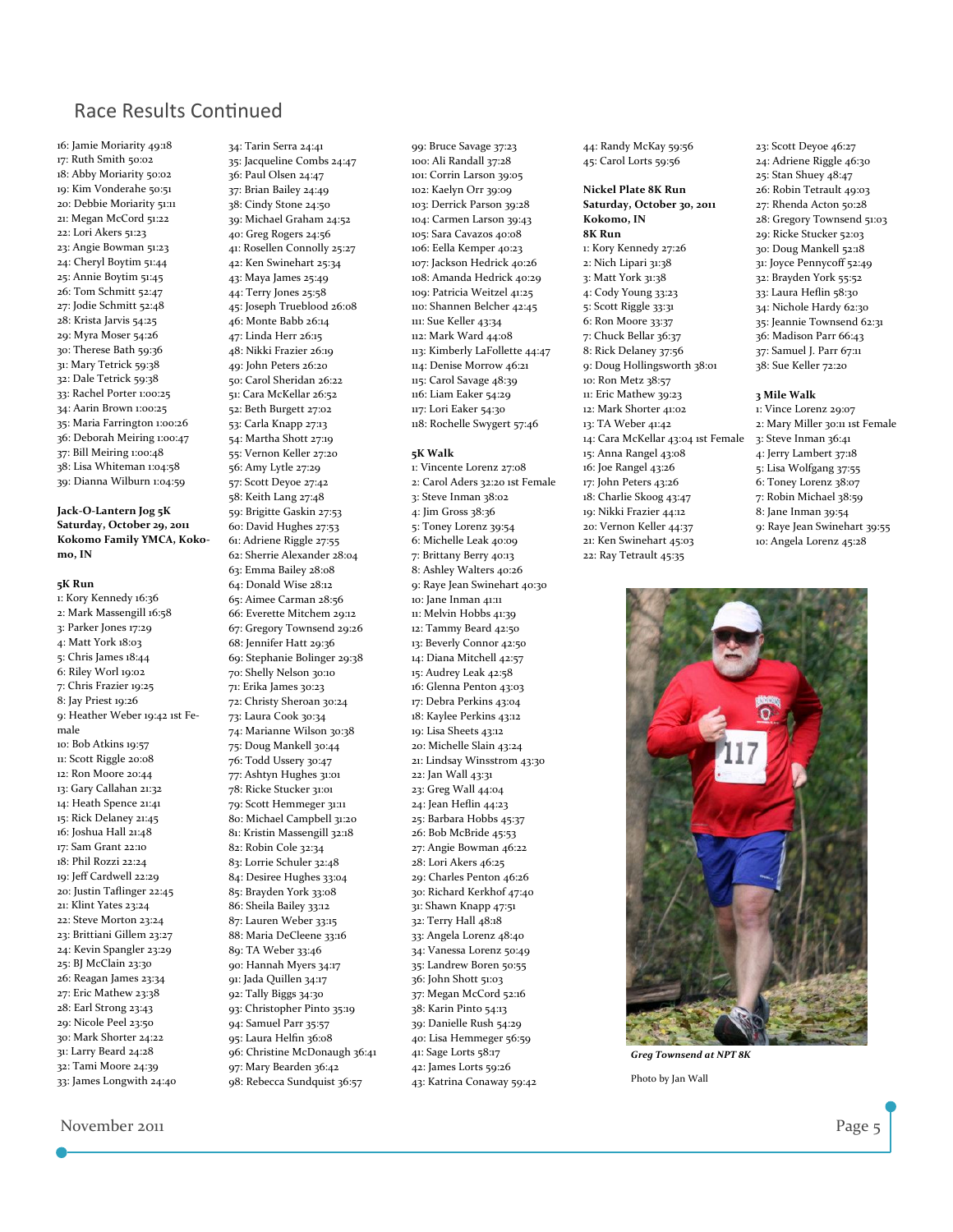Races included are JN Amboy, Old Ben, Sam Costa, Ultimate, Race for Cure, Rock & Roll, Norris JMP 4, Symphony, Trojan Trot, Greentown, Haynes, Race for Grace, Panther Prowl, Converse, AGR, CAM, GNO, Bee Bumble, Cole Porter, Shores, Jack‐O‐Lantern, NPT and any one Ultra, Marathon, Half‐Marathon or Volunteer. 10 points are awarded for both the Race for the Cure and the Relay for Life.

#### Runners Women

#### 0-12

Alexandra Parr 6‐115V Madison Parr 7-112V Kelsey Metz 4‐64 Maya James 3‐60 Sophia Wyman 3‐55 Lauren Weber 3‐45RV Kailee Taflinger 2‐30R Kelsey Weber 2‐30RV Maggie Weber 2‐30RV Natalie Weber 2‐30RV Lana Pham 1‐20V Emily Riggle 1‐20V Gretchen Riggle 1‐20V

#### 13-19

Carly Jones 18‐340CR Emily Allen 10‐150HCR Christina Deyoe 4‐62H Jillian LaDow 4‐57 Sophie Frazier 1‐20V Kelsey Kennedy 1‐20 Bethany Neeley 1‐20V Brittany Neeley 1‐20V Krissy Durr 1‐15 Kayla Reinagle 1‐10R

#### 20-24

Laura Heflin 14‐224RV Brittiani Gillem 10‐200H Kathryn Wall 9‐137HCR Amber Longwith 6‐79R Sarah Lee 3‐42R Vanessa Lorenz 3‐37

#### 25-29

Lindsay Thompson 4‐80 Laura Powers 3-60 Rhiannon Thompson 2‐ 40H Jillian Weaver 2‐40H Natilee Jones 2‐35H Amy Baron 1‐15

#### 30-34

Carla Knapp 10‐185H Adriene Riggle 10‐157HR Melissa Goad 8‐150H Kelly Wright 4-80 Amanda Fernandes 3‐52H Kathleen Bagwell 2‐40H Rebekah Monroe 2‐32V Jennifer Pitner 2‐27 Geana Moore 2‐24

Kelly Barker 1‐20H Allison Irvin 1‐20H Sharon Whelan 1‐20 Justine Eads 1‐15

#### 35-39

Nikki Frazier 13‐260HV Jennifer Sinka 5‐85H Erika James 4‐70H Tina Dixon 4‐62HR Darcie York 3‐60H Mary Cameron 3‐52H Michelle Boyd 2‐40 Cassandra Hauswald 1‐20 Robyn Pagington 1‐20H Anna Kantz 1‐15

#### 40-44

Heather Weber 15‐300HV Tami Moore 9‐150MH Carol Savage 9‐127HRV Shelly Wyman 8‐124HV Patricia Weitzel 7‐99CRV Dana Culp 4‐70H Kristine Bewley 3‐42H Laura Sheets 3‐42H Tasha Rogers 2‐40MH Gina Sheets 2‐40U Lisa Birkhimer 1‐20 Stella Rood 1‐20H

#### 45-49

Cara McKellar 19‐340H Cindy Stone 12‐240H Laura Cook 10‐140V Kim Anderson 4‐70UH Lisa Metz 5‐59 Joni McCracken 2‐40HV Carrie Lee 2‐20R

#### 50-54

Laurie Ousley 10‐185H Roxane Burrous 4‐80UH Anita Upchurch 3‐50HC Doris Campbell 2‐32 Carla Yerkes 1‐20

#### 55-59

Anna Rangel 23‐440HCRV Robin Cole 18‐249C Robin Tetrault 16‐ 249MHRV Joyce Pennycoff 11‐161HRV Vicki Boles 7‐112HRV Sue Keller 10‐109 Theresa Barlow 1‐20V

60-64 J. Townsend 11‐187HRV Rhenda Acton 10‐185H Kathy Murdoch 8‐160

65-69 Susan Gerhart 3‐50HC Kathie Leach 1‐20

### **MEN**

0-12 Justin Taflinger 6‐110R Keagan James 6‐102 Brayden York 5‐82 Brendyn Rogers 3‐55 Aidan Frazier 3‐44V Vinh Lee 2‐35 Cavan Williams 2‐35 John Paul Wyman 2‐27 Caleb Bewley 1‐20 Noah Cardwell 1‐20 Colby Mims 1‐20 Gradyn Rogers 1‐12

#### 13-19

Chad Jr. Gaddis 7‐122V Jacob Bradshaw 5‐92H Billy Jones 6‐89CR Austin Young 3‐60H James Longwith 2‐40 Kyle Starich 2‐25 Waylon Coulter 1‐20 Minh Pham 1‐20 Ben Bradshaw 1‐15 Quinn Reinhardt 1‐15 Nate Williams 1‐15 Landrum Neer 1‐10 Eric Doyka 1‐9

#### 20-24

Kory Kennedy 20‐390HV Parker Jones 20‐340HCV Jordan Ousley 6‐83H

25-29 BJ Needler 7‐140 Michael Tetrault 1‐20H

30-34 Chad Sr. Gaddis 7‐140V Billy Cox 6‐80C Mark Fernandes 2‐35H Mark Eads 1‐20 Andrew Jones 1‐20H

#### 35-39

T.A. Weber 16‐246MHRV Chris James 9‐170M Matt York 9‐169MH Samuel Parr 10‐139 Sam Grant 7‐122HV David Reinagle 9‐ 121HCRV Chris Frazier 5‐82MH Aaron Kirk 5‐82H Tim Taflinger II 5‐77HR William Irvin 1‐20H

#### 40-44

Scott Colford 15‐300UM Terry Jones 19‐259HC Ron Moore 12‐191HV Jay Priest 10‐180MH David Emry 10‐152MHRV Paul Wyman 9‐133MHV Scott Riggle 7‐117HRV Steve Williams 4‐50H Ken Austin 3‐42 Don Rogers 2‐40MH Pat Heck 1‐20M Michael Rood 1‐20H Travis Sheets 1‐20M Vern Graves 2‐18 Sid Culp 1‐15 Dwight Elliott 1‐10

#### 45-49

Michael Graham 22‐ 367HCRV Scott Deyoe 16‐230HCRV Paul Sanders 9‐175H Kim Lee 8‐132R Dana Neer 2‐40HV Brian Reinhardt 2‐40HV Rich Bradshaw 1‐20H Scott Glover 1‐20 Gary Jewell 1‐20V Chee Lee Lee 1‐10

#### 50-54

Phil Rozzi 18‐271UHV Ken Swinehart 22‐ 248HRV Eric Mathew 14‐198H Ray Tetrault 17‐195MHRV Jerry Long 9‐136 Kenny Bennett 7‐120 Kevin Campbell 10‐109HV Byron Bundrent 5‐100 Bruce Savage 10‐98HRV Jeff Cardwell 8‐85

Ron Metz 6‐85HV Jerry Meiring 8‐79 Doug Hollingsworth 5‐ 77H Al Hochgesang 6‐70 Heath Spence 3‐55 Keith McAndrews 3‐50 William Jones 2-32V Scott Hemmeger 2‐ 28H

#### 55-59

Mark Shorter 21‐ 380HCR Mike Deardorff 14‐ 202H Earl Strong 11‐187 Greg Townsend 12‐ 187HRV Jeff LaDow 6‐86H Scott Hamilton 3‐44V Dave White 2‐40HV Russ Hovermale 3‐33 Michael Campbell 2‐ 30H John Sites 1‐20 Joe Yeagle 2‐19 Karl Stoneking 1‐10

#### 60-64

Gary Callahan 15‐300 Joe Rangel 15‐265CRV Charlie Skoog 18‐ 261HCRV Ricke Stucker 19‐ 219CRV Vern Keller 11‐155 Tom Miklik 6‐87H Bill Menges 6‐68H Fred Chew 2‐40H Steve Wand 3‐33 Steve Kilcline 2-30H Walter Brown 1‐20H Bill Cox 1‐10R

#### 65-69

David Hughes 12‐ 205UCV Doug Mankell 12‐204 Bill Barnett 9‐180HV Dale Sullivan 2‐32

#### 70-74 Stan Shuey 13‐230CV John Peters 9‐180H (Continued on page 7)

Page 6 The Roadrunner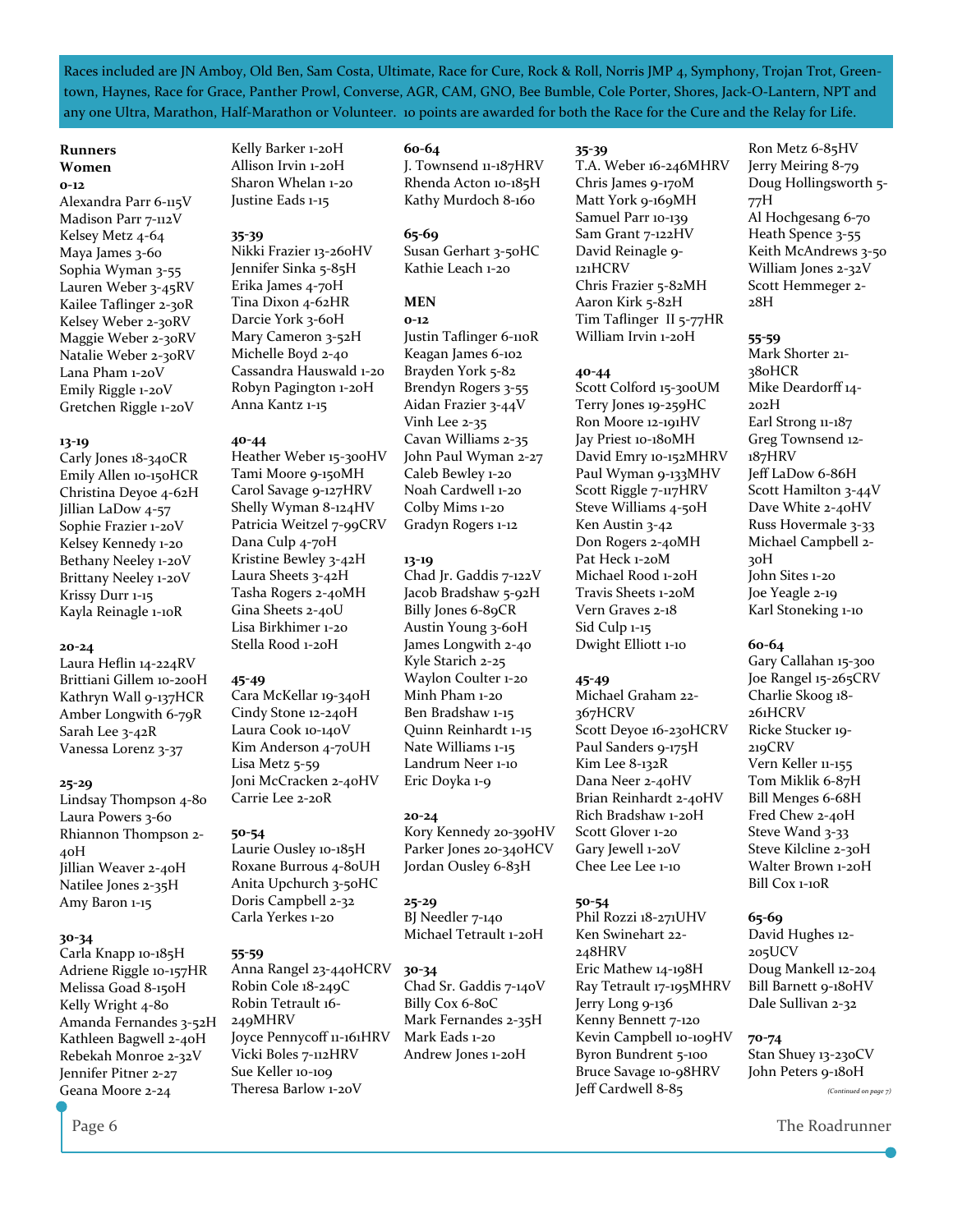### 2011 Race Calendar

November 12 CKRR Charity 5K Run/ Walk Time: 9 AM Location: UAW 292 Union Hall, Alto & Park Roads, Kokomo, IN Contact: Charlie Skoog Email: runckrr@aol.com

### November 24

Club Kokomo Cares 5K Run/ Walk Time 8am Location: Highland Park

### December 31

CKRR New Year's Eve 5K Run/ Walk Time: 2 PM Location: UAW Local 292 Contact: Joni McCracken Email: joni.renee@att.

\*November Club Meeting\*

Monday November 14 at 6pm

Location: Kokomo YMCA's

### Other Race Results

Adams Mill Half Marathon Flora, In. Oct. 22, 2011

Roxane Burous 2:06:13 Rhenda Acton 2:25:58 Bruce Savage 2:38:41



Stan Shuey, TA Weber and Nikki Frazier at NPT 8K Photo by Jan Wall

### 2011 Points Continued

Ken Huston 3‐42 Charles Johnson 1‐20

75-79 Robert Cupp 8‐150R Riley Case 3‐60 Bill Heck 1‐20V

#### Walkers 20-24 Brittany Deyoe 1‐20

25-29 Holly Hurlburt 2‐40 Ashley Taflinger 1‐20H

30-34 Amy Irick 3‐60

35-39 Tiffany Parr 5‐100V

40-44 Anh Lee 3‐60

45-49 Jean Heflin 17‐330RV Angie Bowman 4‐65H Stacey Jones 2‐30 Chari Deyoe 1‐15 Lisa Hemmeger 1‐15

50-54 Mary Miller 22‐420HRV Raye Jean Swinehart 20‐ 286HRV Jane Inman 20‐255HR Amanda Pena 14‐

214HCRV Jayne Stucker 13‐138CR Debbie Riffe 5‐66RV Deb Cardwell 1‐12 Gayle Long 1‐10 Kathy Touloukian 1-7

55-59 Jan Wall 10‐200V Christine Williamson 2‐30 Barbara Hobbs 2‐25R

60-64 Angela Lorenz 18‐340R

65-69 Mary Lou Rutherford 19‐ 350CR Diana Brown 10‐150RV

Jane Reid 1‐20V

Men 25-29 Vince Lorenz 17‐330HV

40-44 Brian Allen 11‐200HCRV

50-54 Steve Inman 9‐175 Don Hurd 5‐85

55-59 Rick Spencer 9‐170 Tim Taflinger 3‐50HR Bob Longwith 1‐10R

60-64 Toney Lorenz 21‐400RV Robin Michael 11‐170 Greg Wall 3‐44V Melvin Hobbs III 2‐25R

65-69 John Mohr 4‐80 Jim Burrous 2‐40UH David Mygrant 1‐20H

70-74 Jerry Lambert 18‐ 330HCR Jim Gross 14‐240H Dan Coughlin 7-99RV Jerry Leach 2‐40V

80+ Milt Brown 2‐30R

November 2011 **Page 7**